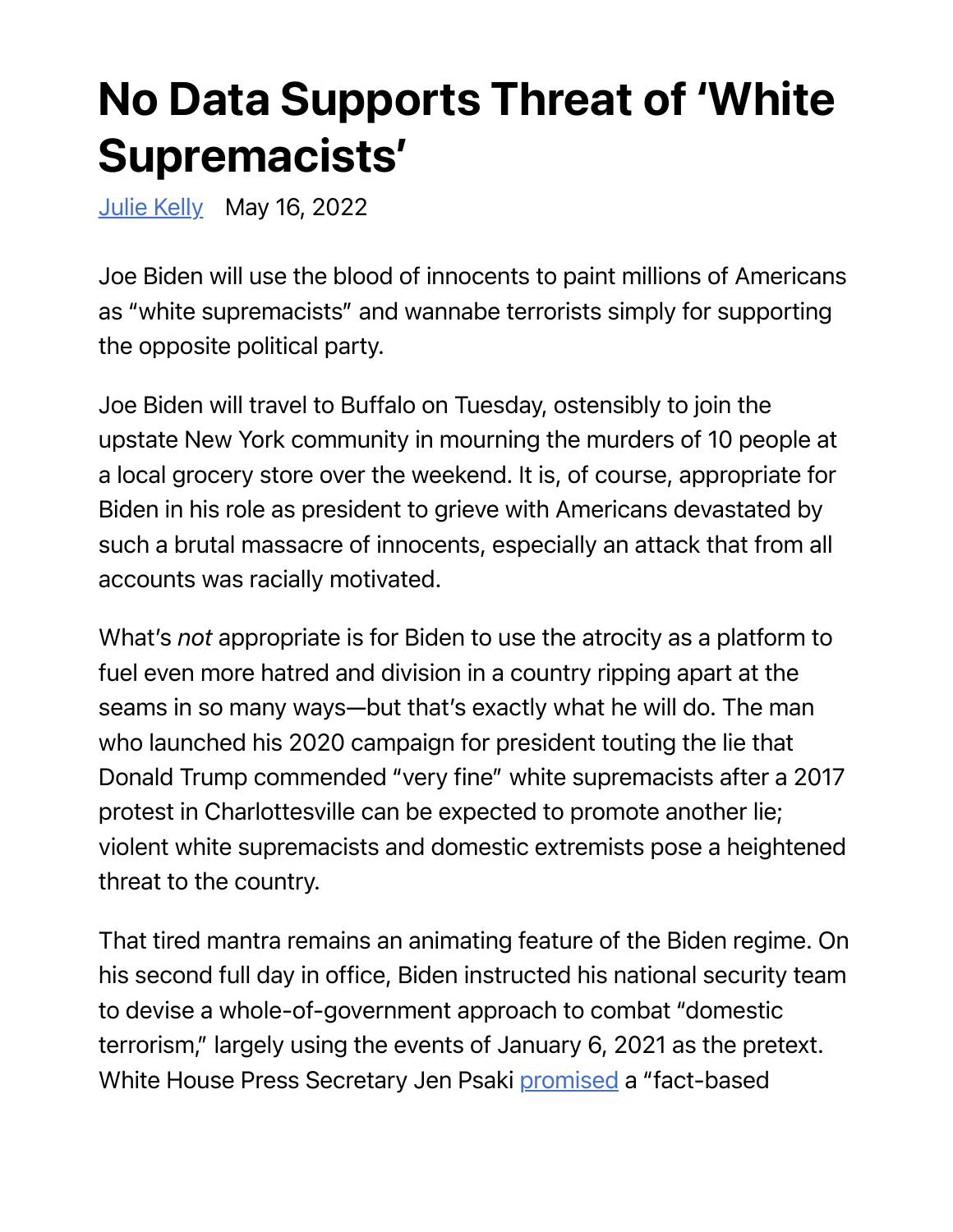analysis upon which we can shape policy" when she announced the initiative on January 22, 2021.

But the 32-page report, issued by Merrick Garland's Justice Department during a public ceremony in June, was long on rhetoric and very short on facts.

While noting mass shootings committed by white men in Charleston, Pittsburgh, and El Paso, the analysis failed to prove what it described as a "persistent and emerging" threat of domestic terrorism. (The authors also claimed the "victims [of] the U.S. Capitol" join the "tragic history" of American terror attacks including the 1995 Oklahoma City bombing which killed 168 people including children.)

Further, the unrelated handful of acts took place over a six-year period, hardly representative of a systemic pattern of white-on-black violence. Horrible and sickening? Yes. Carnage that merits the harshest punishment possible for the perpetrators? Yes.

But is it representative of a pervasive threat requiring the use of intrusive government and private sector surveillance tools once reserved for foreign terrorists? No.

Of course, "domestic violent extremists" or "white supremacists" is political code for Trump supporters. What else could explain the report's omission of violent extremists associated with Black Lives Matter or Antifa? It's not an accident that on the one-year anniversary of the most destructive riots in the nation's history, Biden's missive failed to make a *single mention* of the damage, death, or nationwide campaign of terror unleashed in the aftermath of George Floyd's death in 2020.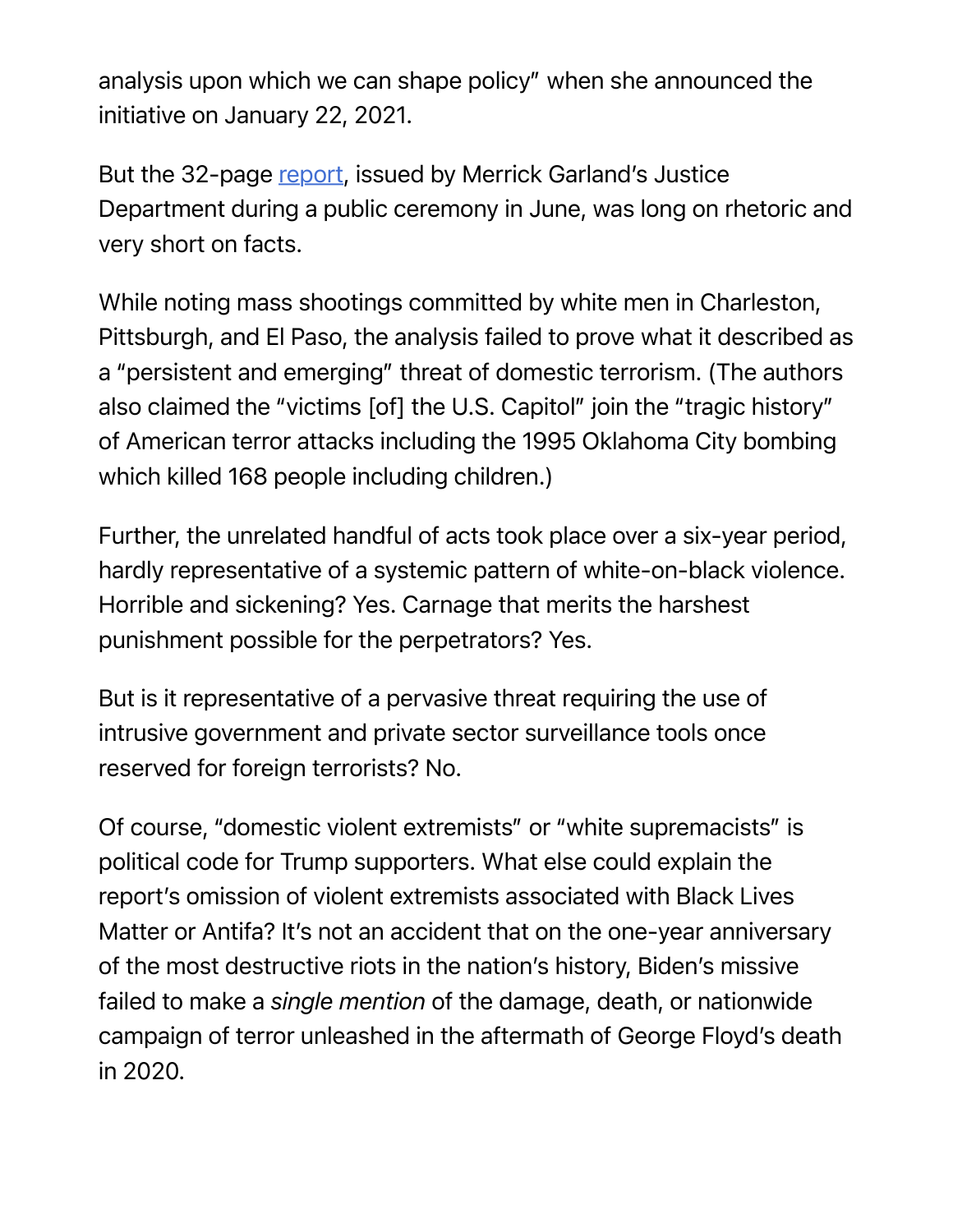No matter how hard Democrats, the news media, and establishment Republicans such as U.S. Representative Liz Cheney (R-Wyo.)—who blamed Republican House leaders on Monday morning for enabling "white nationalism, [and] white supremacy"—try to twist the matter, the data simply does not support these accusations.

The most current figures available are from 2020, one of the most tumultuous years in U.S. history. And rather than telling the story of a country under siege by bloodthirsty white supremacists, the metrics, if accurate—and that's a big *if* considering the designation of a hate crime is based on the subjective determination of the charging agency —contradict the narrative. With more than 15,000 local law enforcement agencies reporting, the FBI tallied 8,263 hate crime incidents for that year.

Roughly half, according to the FBI's crime data explorer, were motivated by anti-black or anti-African American sentiment. And of the 4,082 offenses against blacks in 2020, the top offense was "intimidation." A little more than 1,200 offenses were for assault; just five were categorized as murder or manslaughter.

And 1,710 out of 2,353 perpetrators were white.

Racially motivated crime would be nonexistent in an ideal world, however, that's not the world in which we live—particularly as the ruling class, corporate news organizations, and social media platforms bang the drums of a race war on a daily basis. The individual cases may be troubling but in no way do they incriminate an entire race or political party, much less do they support the narrative of a rampant "white supremacist" crime spree.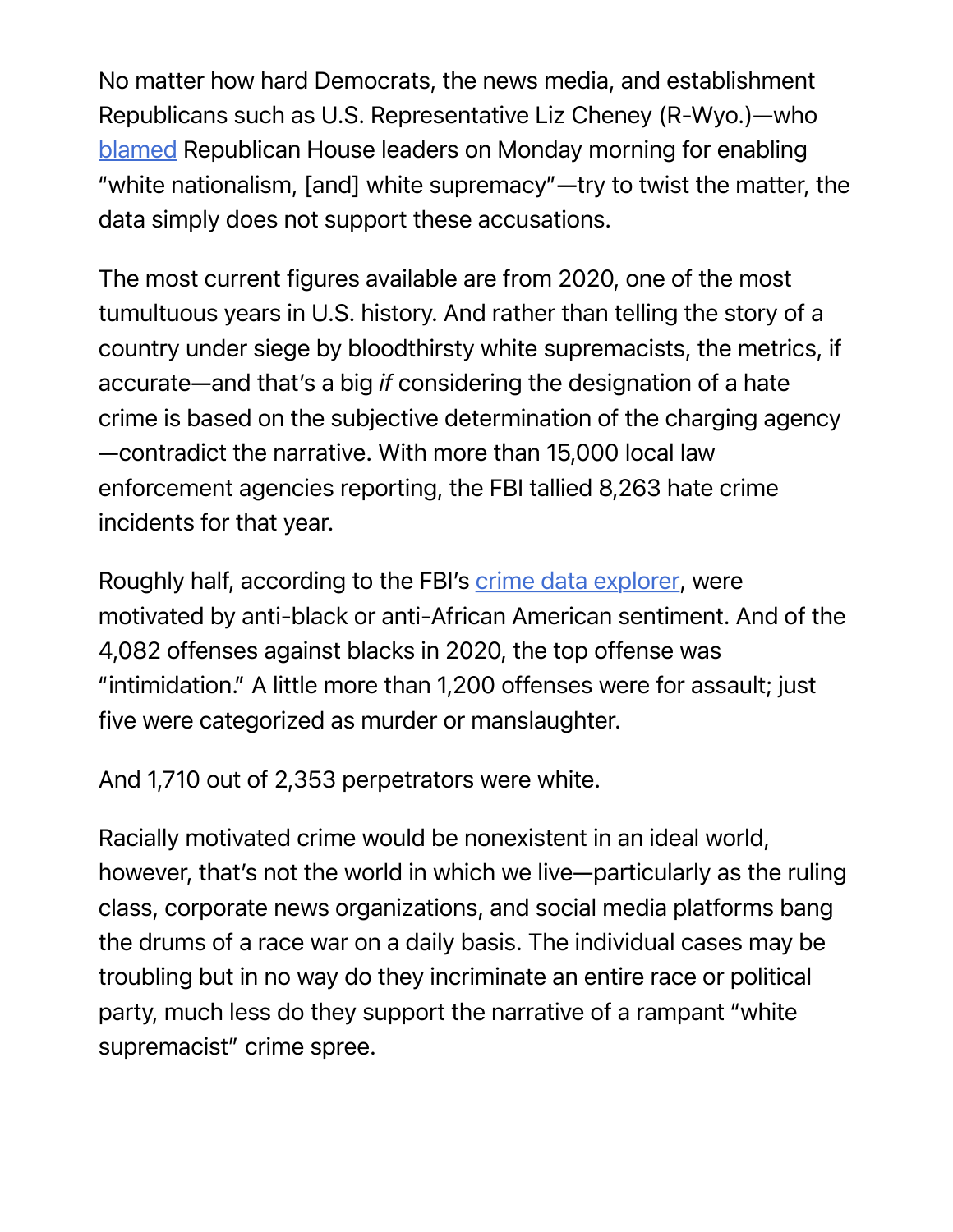Information from the Justice Department is even more unconvincing. On its hate crime home page, the agency listed 30 examples of federal hate crime cases for 2021. Of the nine offenses related to race, four took place in 2021; the rest occured in previous years but were adjudicated in 2021—hardly a compelling trove of evidence for a department attempting to persuade the public that dangerous white supremacist terrorists are ready to strike at any moment.

More specific data isn't forthcoming. Overall crime statistics for 2021, including racially motivated crimes, may not be made available to the public this year—a timely gift to Democrats as voters continue to list crime as their top concern ahead of the 2022 midterm elections.

Since the FBI switched to a new reporting system, many local law enforcement entities are opting out of the voluntary program, bringing the agency participation well below the mandatory 60 percent threshold. The FBI already skipped the first quarterly report of 2022, usually issued in late March. If participation doesn't increase, there's a chance subsequent reports will be missed, too.

## *How convenient.*

There is, of course, a more political reason why the FBI won't release crime statistics from last year; the results will contradict the administration. According to an independent analysis of three dozen police departments, hate crimes rose by 39 percent in the nation's largest cities in 2021 with the top 10 metropolitan areas reporting a staggering 54 percent increase over 2020.

The rise, however, is due to a huge uptick in hate crimes against Asians and Jews. Data crunched by the Center for the Study of Hate and